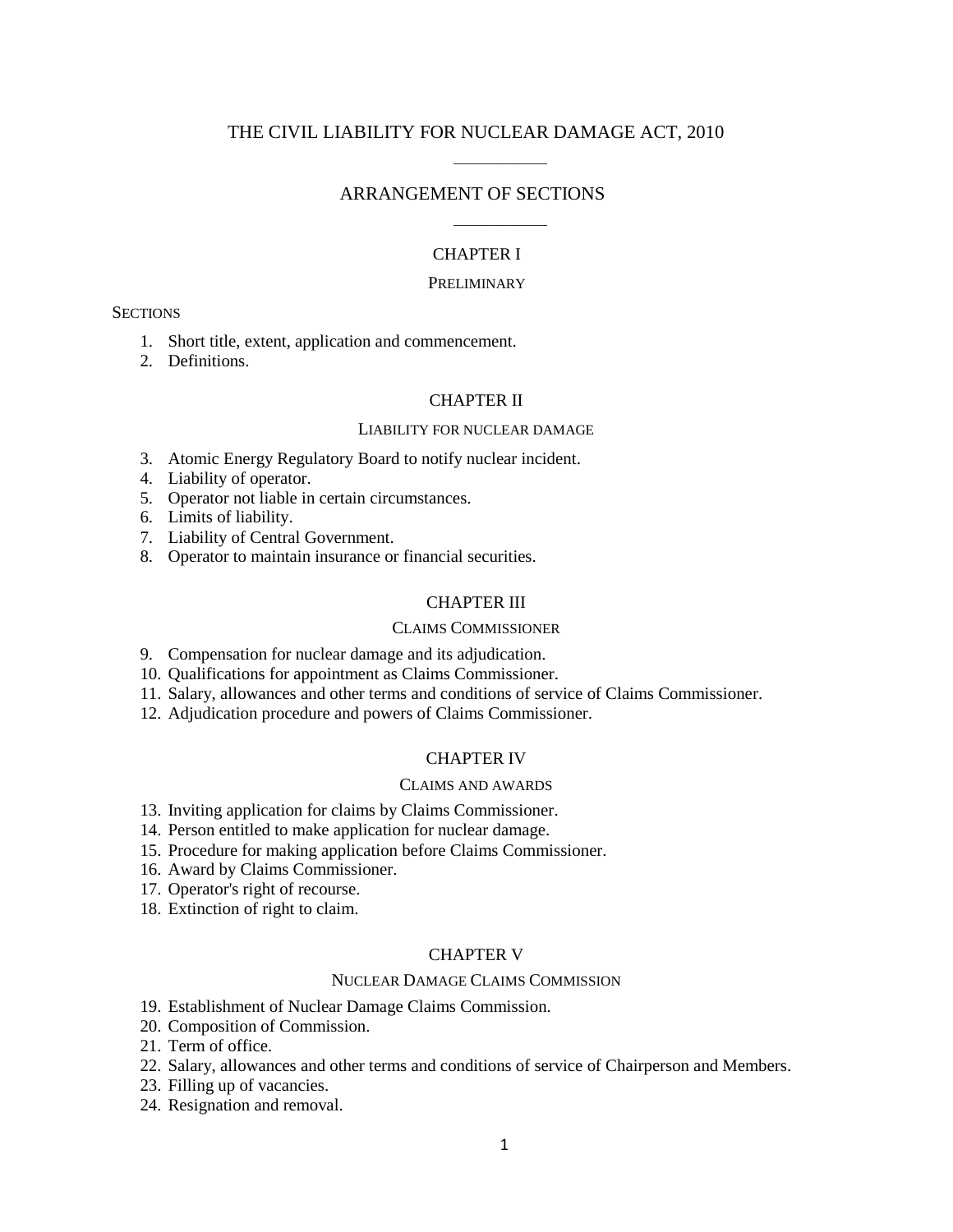# **SECTIONS**

- 25. Chairperson or Member deemed to retire from service.
- 26. Suspension of pension.
- 27. Prohibition of acting as arbitrator.
- 28. Prohibition of practice.
- 29. Powers of Chairperson.
- 30. Officers and other employees of Commission.
- 31. Application for compensation before Commission.
- 32. Adjudication procedure and powers of Commission.
- 33. Transfer of pending cases to Commission.
- 34. Proceedings before Claims Commissioner or Commission to be judicial proceedings.
- 35. Exclusion of jurisdiction of civil courts.
- 36. Enforcement of awards.
- 37. Annual report.
- 38. Dissolution of Commission in certain circumstances.

# CHAPTER VI

### OFFENCES AND PENALTIES

- 39. Offences and penalties.
- 40. Offences by companies.
- 41. Offences by Government Departments.
- 42. Cognizance of offences.

# CHAPTER VII

# **MISCELLANEOUS**

- 43. Power to give directions.
- 44. Power to call for information.
- 45. Exemption from application of this Act.
- 46. Act to be in addition to any other law.
- 47. Protection of action taken in good faith.
- 48. Power to make rules.
- 49. Power to remove difficulties.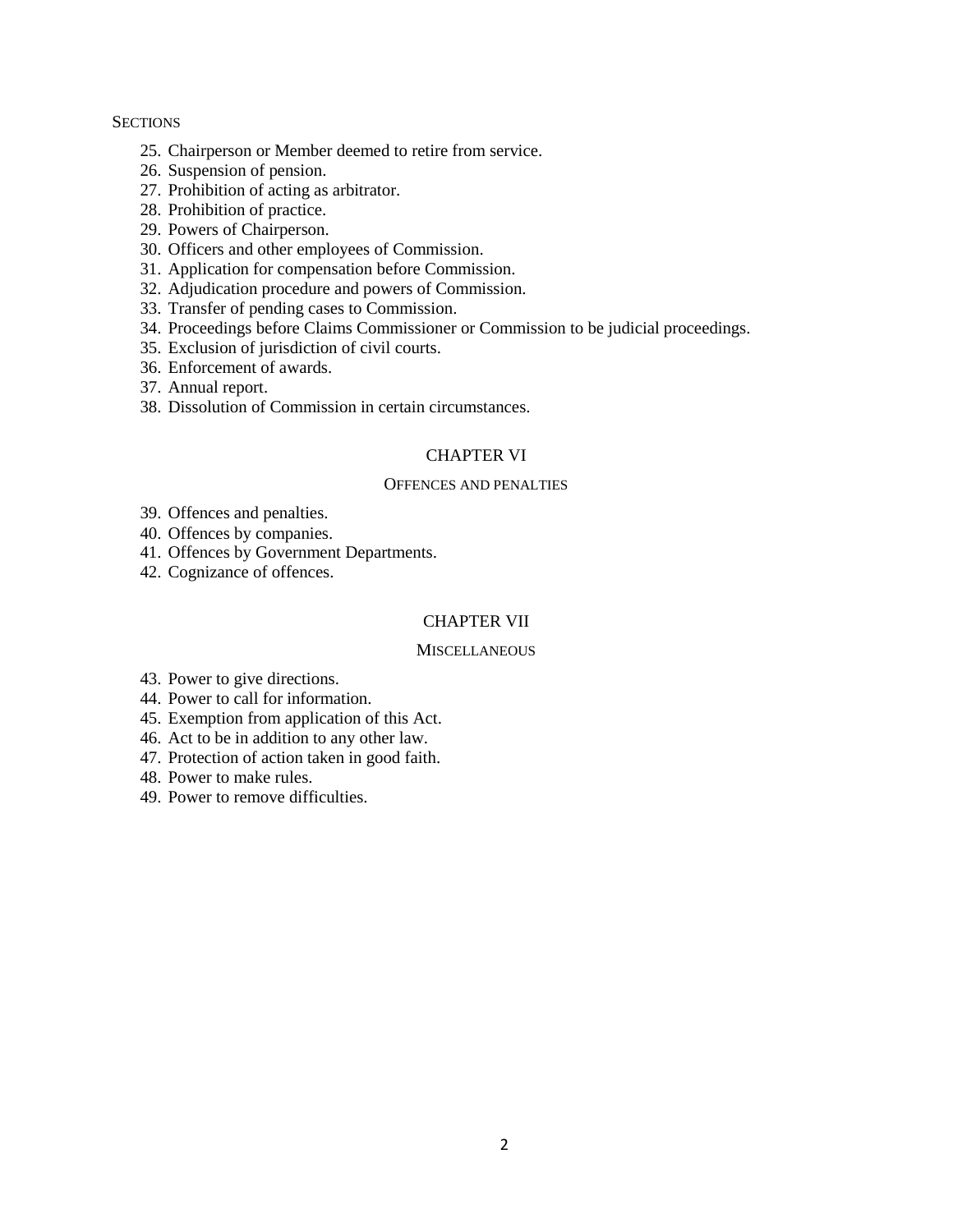# THE CIVIL LIABILITY FOR NUCLEAR DAMAGE ACT, 2010 ACT NO. 38 OF 2010

[21st *September,* 2010.]

An Act to provide for civil liability for nuclear damage and prompt compensation to the victims of a nuclear incident through a no-fault liability regime channeling liability to the operator, appointment of Claims Commissioner, establishment of Nuclear Damage Claims Commission and for matters connected therewith or incidental thereto.

BE it enacted by Parliament in the Sixty-first Year of the Republic of India as follows:–

# CHAPTER I

### PRELIMINARY

**1. Short title, extent, application and commencement**.–(*1*) This Act may be called the Civil Liability for Nuclear Damage Act, 2010.

(*2*) It extends to the whole of India.

(*3*) It also applies to nuclear damage suffered–

(*a*) in or over the maritime areas beyond the territorial waters of India;

(*b*) in or over the exclusive economic zone of India as referred to in section 7 of the Territorial Waters, Continental Shelf, Exclusive Economic Zone and Other Maritime Zones Act, 1976 (80 of 1976);

(*c*) on board or by a ship registered in India under section 22 of the Merchant Shipping Act, 1958 (44 of 1958) or under any other law for the time being in force;

(*d*) on board or by an aircraft registered in India under clause (*d*) of sub-section (*2*) of section 5 of the Aircraft Act, 1934 (22 of 1934) or under any other law for the time being in force;

(*e*) on or by an artificial island, installation or structure under the jurisdiction of India.

(*4*) It applies only to the nuclear installation owned or controlled by the Central Government either by itself or through any authority or corporation established by it or a Government company.

*Explanation.–*For the purposes of this sub-section, "Government company" shall have the same meaning as assigned to it in clause (*bb*) of sub-section (*1*) of section 2 of the Atomic Energy Act, 1962 (33 of 1962).

(*5*) It shall come into force on such date as the Central Government may, by notification, appoint; and different dates may be appointed for different provisions of this Act, and any reference in any such provision to the commencement of this Act shall be construed as a reference to the coming into force of that provision.

**2. Definitions.**–In this Act, unless the context otherwise requires,-

(*a*) "Chairperson" means the Chairperson of the Commission appointed under sub-section (*1*) of section 20;

(*b*) "Claims Commissioner" means the Claims Commissioner appointed under sub-section (*2*) of section 9;

(*c*) "Commission" means the Nuclear Damage Claims Commission established under section 19;

(*d*) "environment" shall have the same meaning as assigned to it in clause (*a*) of section 2 of the Environment (Protection) Act, 1986 (29 of 1986);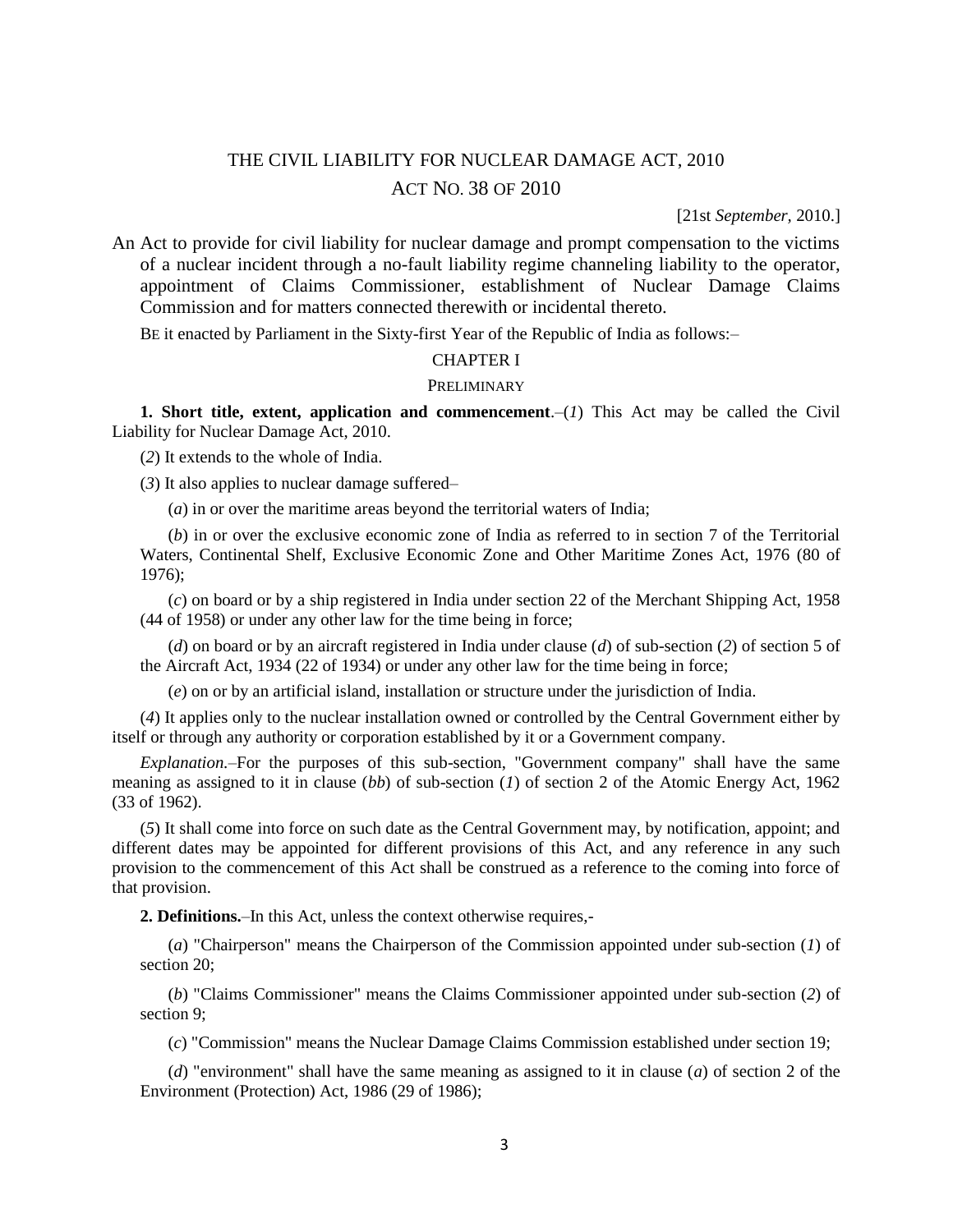(*e*) "Member" means a Member of the Commission appointed under sub-section (*1*) of section 20;

(*f*) "notification" means a notification published in the Official Gazette and the term "notify" shall be construed accordingly;

(*g*) "nuclear damage'' means–

(*i*) loss of life or personal injury (including immediate and long term health impact) to a person; or

(*ii*) loss of, or damage to, property,

caused by or arising out of a nuclear incident, and includes each of the following to the extent notified by the Central Government;

(*iii*) any economic loss, arising from the loss or damage referred to in sub-clauses (*i*) or (*ii*) and not included in the claims made under those sub-clauses, if incurred by a person entitled to claim such loss or damage;

(*iv*) costs of measures of reinstatement of impaired environment caused by a nuclear incident, unless such impairment is insignificant, if such measures are actually taken or to be taken and not included in the claims made under sub-clause (*ii*);

(*v*) loss of income derived from an economic interest in any use or enjoyment of the environment, incurred as a result of a significant impairment of that environment caused by a nuclear incident, and not included in the claims under sub-clause (*ii*);

(*vi*) the costs of preventive measures, and further loss or damage caused by such measures;

(*vii*) any other economic loss, other than the one caused by impairment of the environment referred to in sub-clauses  $(iv)$  and  $(v)$ , in so far as it is permitted by the general law on civil liability in force in India and not claimed under any such law,

in the case of sub-clauses (*i*) to (*v*) and (*vii*) above, to the extent the loss or damage arises out of, or results from, ionizing radiation emitted by any source of radiation inside a nuclear installation, or emitted from nuclear fuel or radioactive products or waste in, or of, nuclear material coming from, originating in, or sent to, a nuclear installation, whether so arising from the radioactive properties of such matter, or from a combination of radioactive properties with toxic, explosive or other hazardous properties of such matter;

(*h*) "nuclear fuel" means any material which is capable of producing energy by a self-sustaining chain process of nuclear fission;

(*i*) "nuclear incident" means any occurrence or series of occurrences having the same origin which causes nuclear damage or, but only with respect to preventive measures, creates a grave and imminent threat of causing such damage;

(*j*) "nuclear installation" means–

(*A*) any nuclear reactor other than one with which a means of transport is equipped for use as a source of power, whether for propulsion thereof or for any other purpose;

(*B*) any facility using nuclear fuel for the production of nuclear material, or any facility for the processing of nuclear material, including re-processing of irradiated nuclear fuel; and

(*C*) any facility where nuclear material is stored (other than storage incidental to the carriage of such material).

*Explanation.*–For the purpose of this clause, several nuclear installations of one operator which are located at the same site shall be considered as a single nuclear installation;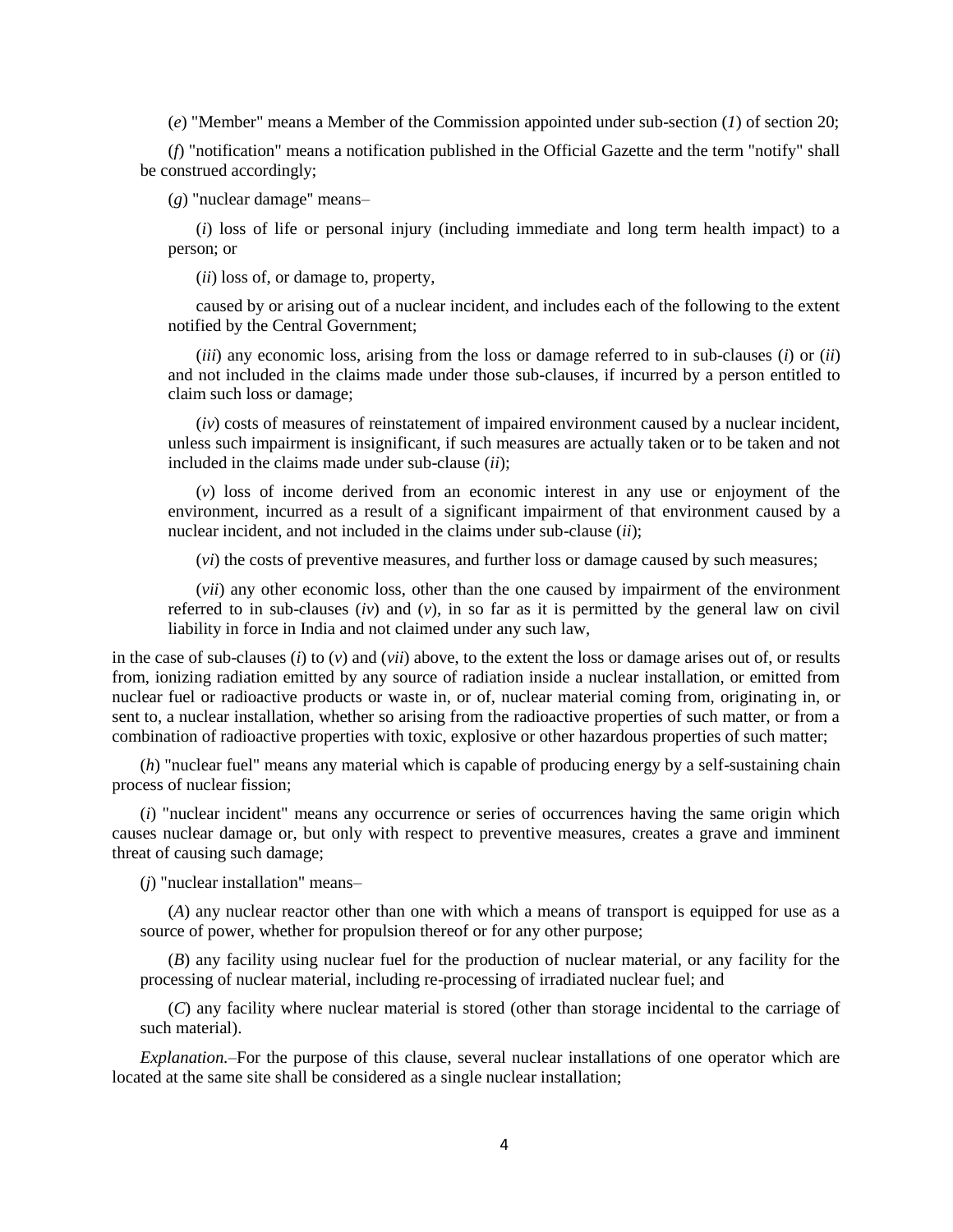(*k*) "nuclear material" means and includes–

(*i*) nuclear fuel (other than natural uranium or depleted uranium) capable of producing energy by a self-sustaining chain process of nuclear fission outside a nuclear reactor, either by itself or in combination with some other material; and

(*ii*) radioactive products or waste;

(*l*) "nuclear reactor" means any structure containing nuclear fuel in such an arrangement that a selfsustaining chain process of nuclear fission can occur therein without an additional source of neutrons;

(*m*) "operator", in relation to a nuclear installation, means the Central Government or any authority or corporation established by it or a Government company who has been granted a licence pursuant to the Atomic Energy Act, 1962 (33 of 1962) for the operation of that installation;

(*n*) "prescribed" means prescribed by rules made under this Act;

(*o*) "preventive measures" means any reasonable measures taken by a person after a nuclear incident has occurred to prevent or minimise damage referred to in sub-clauses (*i*) to (*v*) and (*vii*) of clause (*g*), subject to the approval of the Central Government;

(*p*) "radioactive products or waste" means any radioactive material produced in, or any material made radioactive by exposure to, the radiation incidental to the production or utilisation of nuclear fuel, but does not include radioisotopes which have reached the final stage of fabrication so as to be usable for any scientific, medical, agricultural, commercial or industrial purpose;

(*q*) "Special Drawing Rights" means Special Drawing Rights as determined by the International Monetary Fund.

### CHAPTER II

### LIABILITY FOR NUCLEAR DAMAGE

**3. Atomic Energy Regulatory Board to notify nuclear incident.**–(*1*) The Atomic Energy Regulatory Board constituted under the Atomic Energy Act, 1962 (33 of 1962) shall, within a period of fifteen days from the date of occurrence of a nuclear incident, notify such nuclear incident:

Provided that where the Atomic Energy Regulatory Board is satisfied that the gravity of threat and risk involved in a nuclear incident is insignificant, it shall not be required to notify such nuclear incident.

(*2*) The Atomic Energy Regulatory Board shall, immediately after the notification under sub-section (*1*) is issued, cause wide publicity to be given to the occurrence of such nuclear incident, in such manner as it may deem fit.

**4. Liability of operator.** $-(1)$  The operator of the nuclear installation shall be liable for nuclear damage caused by a nuclear incident –

(*a*) in that nuclear installation; or

(*b*) involving nuclear material coming from, or originating in, that nuclear installation and occurring before –

(*i*) the liability for nuclear incident involving such nuclear material has been assumed, pursuant to a written agreement, by another operator; or

(*ii*) another operator has taken charge of such nuclear material; or

(*iii*) the person duly authorised to operate a nuclear reactor has taken charge of the nuclear material intended to be used in that reactor with which means of transport is equipped for use as a source of power, whether for propulsion thereof or for any other purpose; or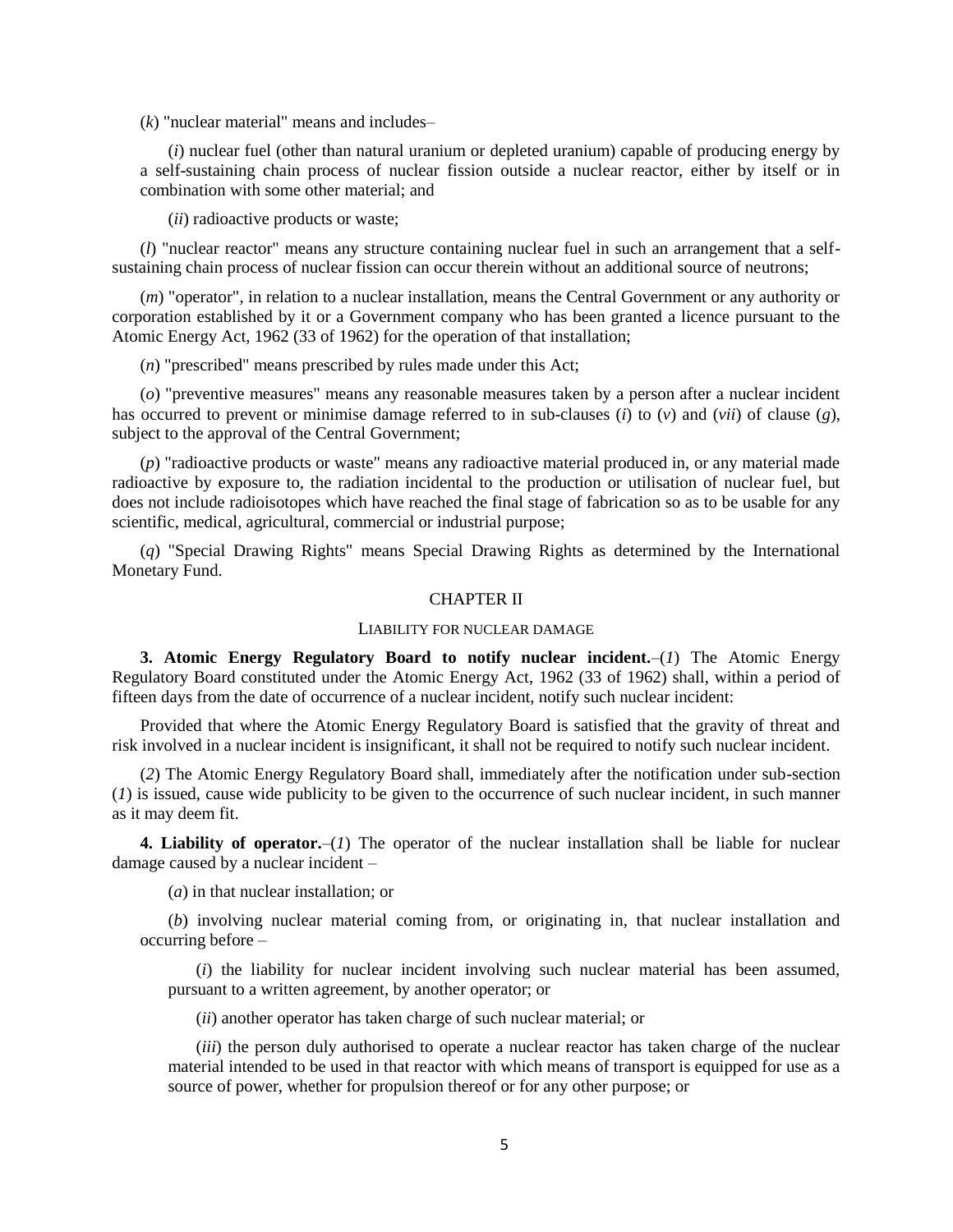(*iv*) such nuclear material has been unloaded from the means of transport by which it was sent to a person within the territory of a foreign State; or

(*c*) involving nuclear material sent to that nuclear installation and occurring after–

(*i*) the liability for nuclear incident involving such nuclear material has been transferred to that operator, pursuant to a written agreement, by the operator of another nuclear installation; or

(*ii*) that operator has taken charge of such nuclear material; or

(*iii*) that operator has taken charge of such nuclear material from a person operating a nuclear reactor with which a means of transport is equipped for use as a source of power, whether for propulsion thereof or for any other purpose; or

(*iv*) such nuclear material has been loaded, with the written consent of that operator, on the means of transport by which it is to be carried from the territory of a foreign State.

(*2*) Where more than one operator is liable for nuclear damage, the liability of the operators so involved shall, in so far as the damage attributable to each operator is not separable, be joint and several:

Provided that the total liability of such operators shall not exceed the extent of liability specified under sub-section (*2*) of section 6.

(*3*) Where several nuclear installations of one and the same operator are involved in a nuclear incident, such operator shall, in respect of each such nuclear installation, be liable to the extent of liability specified under sub-section (*2*) of section 6.

(*4*) The liability of the operator of the nuclear installation shall be strict and shall be based on the principle of no-fault liability.

*Explanation.*–For the purposes of this section,–

(*a*) where nuclear damage is caused by a nuclear incident occurring in a nuclear installation on account of temporary storage of material-in-transit in such installation, the person responsible for transit of such material shall be deemed to be the operator;

(*b*) where a nuclear damage is caused as a result of nuclear incident during the transportation of nuclear material, the consignor shall be deemed to be the operator;

(*c*) where any written agreement has been entered into between the consignor and the consignee or, as the case may be, the consignor and the carrier of nuclear material, the person liable for any nuclear damage under such agreement shall be deemed to be the operator;

(*d*) where both nuclear damage and damage other than nuclear damage have been caused by a nuclear incident or, jointly by a nuclear incident and one or more other occurrences, such other damage shall, to the extent it is not separable from the nuclear damage, be deemed to be a nuclear damage caused by such nuclear incident.

**5. Operator not liable in certain circumstances.**—(*1*) An operator shall not be liable for any nuclear damage where such damage is caused by a nuclear incident directly due to-

(*i*) a grave natural disaster of an exceptional character; or

(*ii*) an act of armed conflict, hostility, civil war, insurrection or terrorism.

(*2*) An operator shall not be liable for any nuclear damage caused to–

(*i*) the nuclear installation itself and any other nuclear installation including a nuclear installation under construction, on the site where such installation is located; and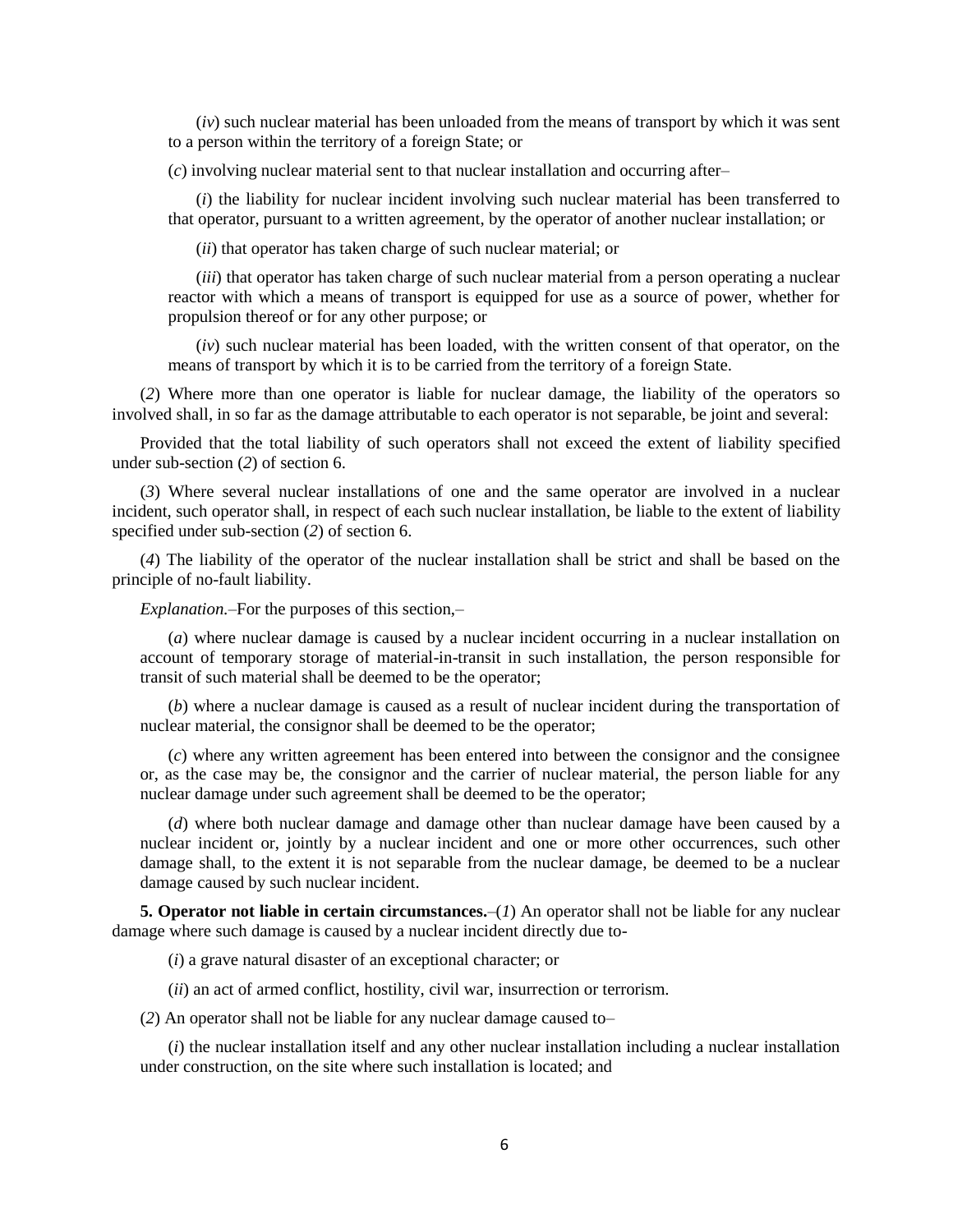(*ii*) to any property on the same site which is used or to be used in connection with any such installation; or

(*iii*) to the means of transport upon which the nuclear material involved was carried at the time of nuclear incident:

Provided that any compensation liable to be paid by an operator for a nuclear damage shall not have the effect of reducing the amount of his liability in respect of any other claim for damage under any other law for the time being in force.

(*3*) Where any nuclear damage is suffered by a person on account of his own negligence or from his own acts of commission or omission, the operator shall not be liable to such person.

**6. Limits of liability.**–(*1*) The maximum amount of liability in respect of each nuclear incident shall be the rupee equivalent of three hundred million Special Drawing Rights or such higher amount as the Central Government may specify by notification:

Provided that the Central Government may take additional measures, where necessary, if the compensation to be awarded under this Act exceeds the amount specified under this sub-section.

(*2*) The liability of an operator for each nuclear incident shall be–

(*a*) in respect of nuclear reactors having thermal power equal to or above ten MW, rupees one thousand five hundred crores;

(*b*) in respect of spent fuel reprocessing plants, rupees three hundred crores;

(*c*) in respect of the research reactors having thermal power below ten MW, fuel cycle facilities other than spent fuel reprocessing plants and transportation of nuclear materials, rupees one hundred crores:

Provided that the Central Government may review the amount of operator's liability from time to time and specify, by notification, a higher amount under this sub-section:

Provided further that the amount of liability shall not include any interest or cost of proceedings.

**7. Liability of Central Government.**–(*1*) The Central Government shall be liable for nuclear damage in respect of a nuclear incident,–

(*a*) where the liability exceeds the amount of liability of an operator specified under sub-section (*2*) of section 6, to the extent such liability exceeds such liability of the operator;

(*b*) occurring in a nuclear installation owned by it; and

(*c*) occurring on account of causes specified in clauses (*i*) and (*ii*) of sub-section (*1*) of section 5:

Provided that the Central Government may, by notification, assume full liability for a nuclear installation not operated by it if it is of the opinion that it is necessary in public interest.

(*2*) For the purpose of meeting part of its liability under clause (*a*) or clause (*c*) of sub-section (*1*), the Central Government may establish a fund to be called the Nuclear Liability Fund by charging such amount of levy from the operators, in such manner, as may be prescribed.

**8. Operator to maintain insurance or financial securities.**–(*1*) The operator shall, before he begins operation of his nuclear installation, take out insurance policy or such other financial security or combination of both, covering his liability under sub-section (*2*) of section 6, in such manner as may be prescribed.

(*2*) The operator shall from time to time renew the insurance policy or other financial security referred to in sub-section (*1*), before the expiry of the period of validity thereof.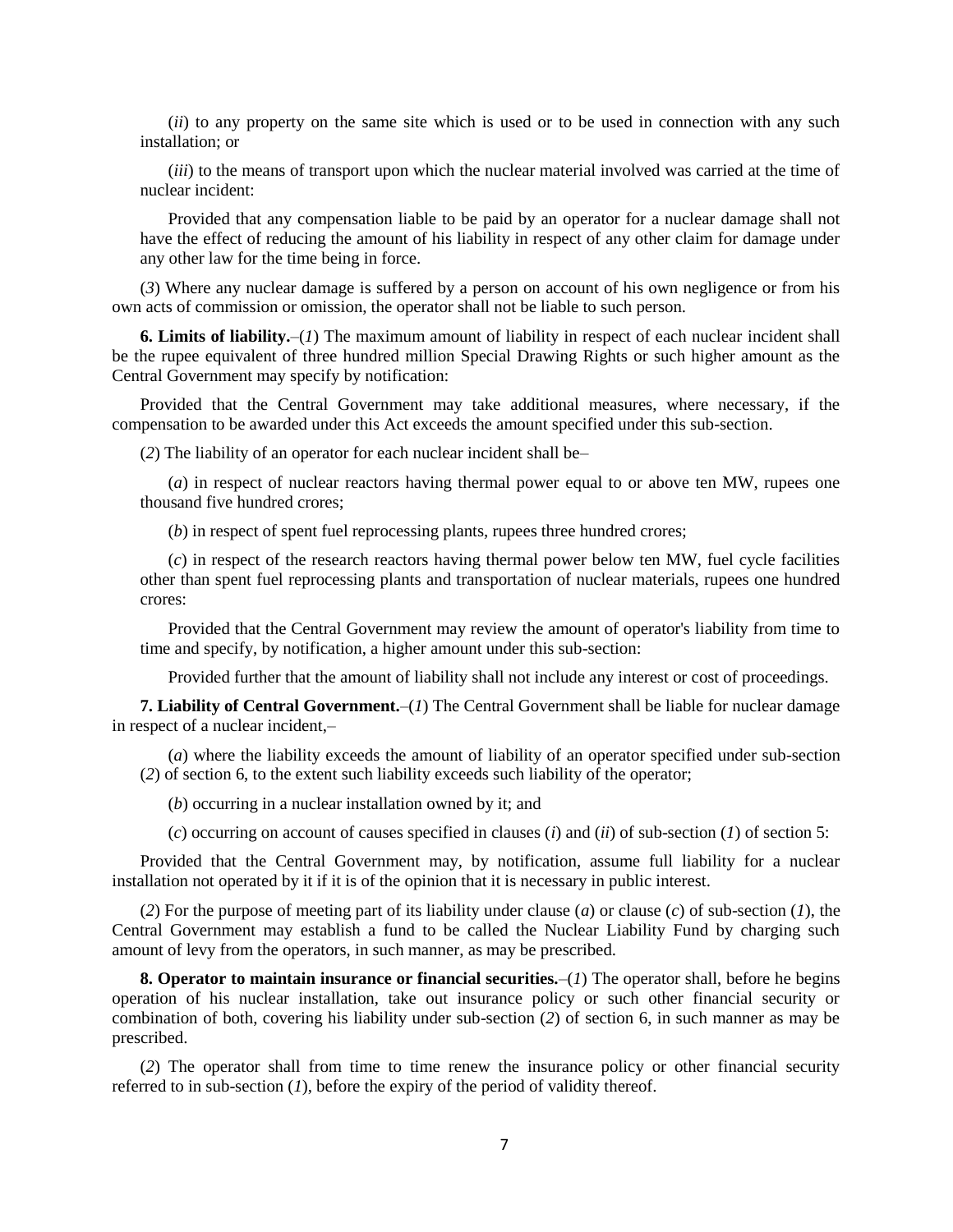(*3*) The provisions of sub-sections (*1*) and (*2*) shall not apply to a nuclear installation owned by the Central Government.

*Explanation.*–For the purposes of this section, "financial security" means a contract of indemnity or guarantee, or shares or bonds or such instrument as may be prescribed or any combination thereof.

### CHAPTER III

### CLAIMS COMMISSIONER

**9. Compensation for nuclear damage and its adjudication.**–(*1*) Whoever suffers nuclear damage shall be entitled to claim compensation in accordance with the provisions of this Act.

(*2*) For the purposes of adjudicating upon claims for compensation in respect of nuclear damage, the Central Government shall, by notification, appoint one or more Claims Commissioners for such area, as may be specified in that notification.

**10. Qualifications for appointment as Claims Commissioner.**–A person shall not be qualified for appointment as a Claims Commissioner unless he–

(*a*) is, or has been, a District Judge; or

(*b*) in the service of the Central Government and has held the post not below the rank of Additional Secretary to the Government of India or any other equivalent post in the Central Government.

**11. Salary, allowances and other terms and conditions of service of Claims Commissioner.**–The salary and allowances payable to and other terms and conditions of service of Claims Commissioner shall be such as may be prescribed.

**12. Adjudication procedure and powers of Claims Commissioner.**–(*1*) For the purposes of adjudication of claims under this Act, the Claims Commissioner shall follow such procedure as may be prescribed.

(*2*) For the purpose of holding inquiry, the Claims Commissioner may associate with him such persons having expertise in the nuclear field or such other persons and in such manner as may be prescribed.

(*3*) Where any person is associated under sub-section (*2*), he shall be paid such remuneration, fee or allowance, as may be prescribed.

(*4*) The Claims Commissioner shall, for the purposes of discharging his functions under this Act, have the same powers as are vested in a civil court under the Code of Civil Procedure, 1908 (5 of 1908), while trying a suit, in respect of the following matters, namely:-

(*a*) summoning and enforcing the attendance of any person and examining him on oath;

(*b*) the discovery and production of documents;

(*c*) receiving evidence on affidavits;

(*d*) requisitioning any public record or copies thereof from any court or office;

(*e*) issuing of commission for the examination of any witness;

(*f*) any other matter which may be prescribed.

(*5*) The Claims Commissioner shall be deemed to be a civil court for the purposes of section 195 and Chapter XXVI of the Code of Criminal Procedure, 1973 (2 of 1974).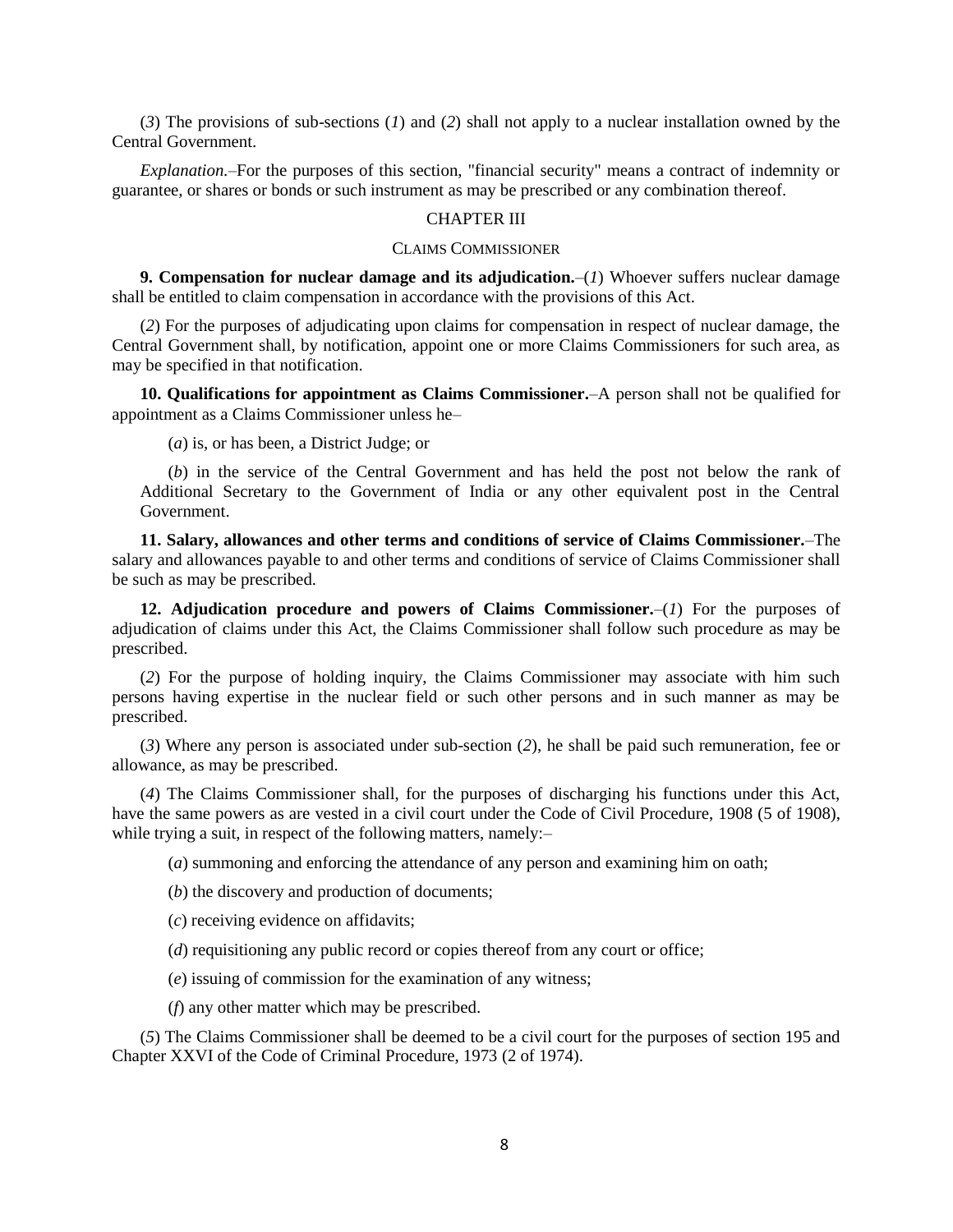### CHAPTER IV

#### CLAIMS AND AWARDS

**13. Inviting application for claims by Claims Commissioner.**–After the notification of nuclear incident under sub-section (*1*) of section 3, the Claims Commissioner, having jurisdiction over the area, shall cause wide publicity to be given, in such manner as he deems fit, for inviting applications for claiming compensation for nuclear damage.

**14. Person entitled to make application for nuclear damage.**–An application for compensation before the Claims Commissioner or the Commission, as the case may be, in respect of nuclear damage may be made by–

(*a*) a person who has sustained injury; or

(*b*) the owner of the property to which damage has been caused; or

(*c*) the legal representatives of the deceased; or

(*d*) any agent duly authorised by such person or owner or legal representatives.

**15. Procedure for making application before Claims Commissioner.**–(*1*) Every application for compensation before the Claims Commissioner for nuclear damage shall be made in such form, containing such particulars and accompanied by such documents, as may be prescribed.

(*2*) Subject to the provisions of section 18, every application under sub-section (*1*) shall be made within a period of three years from the date of knowledge of nuclear damage by the person suffering such damage.

**16. Award by Claims Commissioner.**–(*1*) On receipt of an application under sub-section (*1*) of section 15, the Claims Commissioner shall, after giving notice of such application to the operator and affording an opportunity of being heard to the parties, dispose of the application within a period of three months from the date of such receipt and make an award accordingly.

(*2*) While making an award under this section, the Claims Commissioner shall not take into consideration any benefit, reimbursement or amount received by the applicant in pursuance of contract of insurance taken by him or for members of his family or otherwise.

(*3*) Where an operator is likely to remove or dispose of his property with the object of evading payment by him of the amount of the award, the Claims Commissioner may, in accordance with the provisions of rules 1 to 4 of Order XXXIX of the First Schedule to the Code of Civil Procedure, 1908 (5 of 1908), grant a temporary injunction to restrain such act.

(*4*) The Claims Commissioner shall arrange to deliver copies of the award to the parties within a period of fifteen days from the date of the award.

(*5*) Every award made under sub-section (*1*) shall be final.

**17. Operator's right of recourse.**–The operator of the nuclear installation, after paying the compensation for nuclear damage in accordance with section 6, shall have a right of recourse where–

(*a*) such right is expressly provided for in a contract in writing;

(*b*) the nuclear incident has resulted as a consequence of an act of supplier or his employee, which includes supply of equipment or material with patent or latent defects or sub-standard services;

(*c*) the nuclear incident has resulted from the act of commission or omission of an individual done with the intent to cause nuclear damage.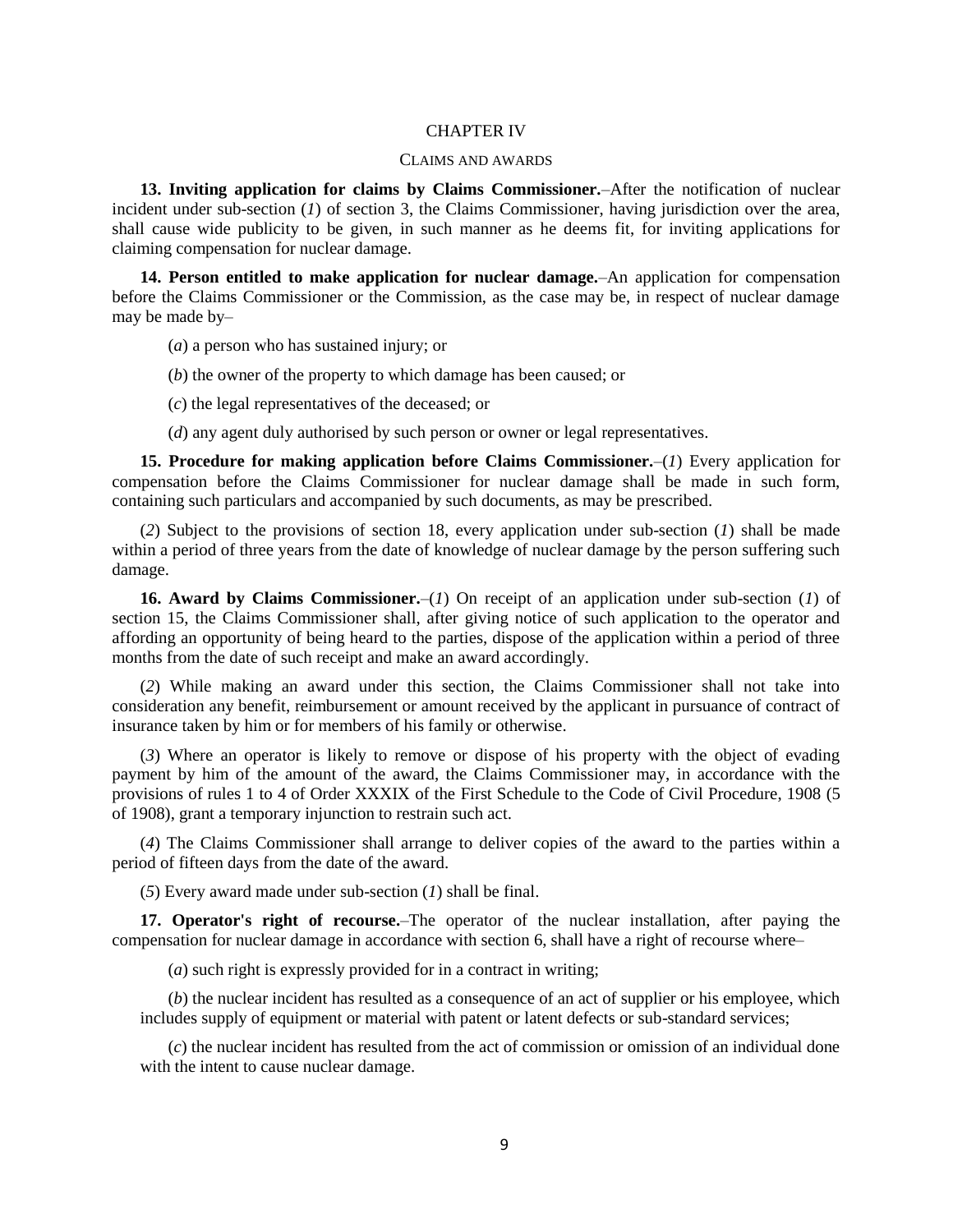**18. Extinction of right to claim.**–The right to claim compensation for nuclear damage shall extinguish, if such claim is not made within a period of–

(*a*) ten years, in the case of damage to property;

(*b*) twenty years, in the case of personal injury to any person,

from the date of occurrence of the incident notified under sub-section (*1*) of section 3:

Provided that where a nuclear damage is caused by a nuclear incident involving nuclear material which, prior to such nuclear incident, had been stolen, lost, jettisoned or abandoned, the said period of ten years shall be computed from the date of such nuclear incident, but, in no case, it shall exceed a period of twenty years from the date of such theft, loss, jettison or abandonment.

### CHAPTER V

# NUCLEAR DAMAGE CLAIMS COMMISSION

**19. Establishment of Nuclear Damage Claims Commission.**–Where the Central Government, having regard to the injury or damage caused by a nuclear incident, is of the opinion that it is expedient in public interest that such claims for such damage be adjudicated by the Commission instead of a Claims Commissioner, it may, by notification, establish a Commission for the purpose of this Act.

**20. Composition of Commission.**–(*1*) The Commission shall consist of a Chairperson and such other Members, not exceeding six, as the Central Government may, by notification, appoint.

(*2*) The Chairperson and other Members of the Commission shall be appointed on the recommendation of a Selection Committee consisting of three experts from amongst the persons having at least thirty years of experience in nuclear science and a retired Supreme Court Judge.

(*3*) A person shall not be qualified for appointment as the Chairperson of the Commission unless he has attained the age of fifty-five years and is or has been or qualified to be a Judge of a High Court:

Provided that no appointment of a sitting judge shall be made except after consultation with the Chief Justice of India.

(*4*) A person shall not be qualified for appointment as a Member unless he has attained the age of fifty-five years and–

(*a*) has held or is holding or qualified to hold, the post of Additional Secretary to the Government of India or any other equivalent post in the Central Government and possesses special knowledge in law relating to nuclear liability arising out of nuclear incident; or

(*b*) has been a Claims Commissioner for five years.

**21. Term of office.**–The Chairperson or a Member, as the case may be, shall hold office as such for a term of three years from the date on which he enters upon his office and shall be eligible for reappointment for another term of three years:

Provided that no person shall hold office as such Chairperson or Member after he has attained the age of sixty-seven years.

**22. Salary, allowances and other terms and conditions of service of Chairperson and Members.**– The salary and allowances payable to and other terms and conditions of service, including pension, gratuity and other retirement benefits, of the Chairperson and other Members shall be such as may be prescribed:

Provided that no salary, allowances and other terms and conditions of service of the Chairperson or other Members shall be varied to his disadvantage after his appointment.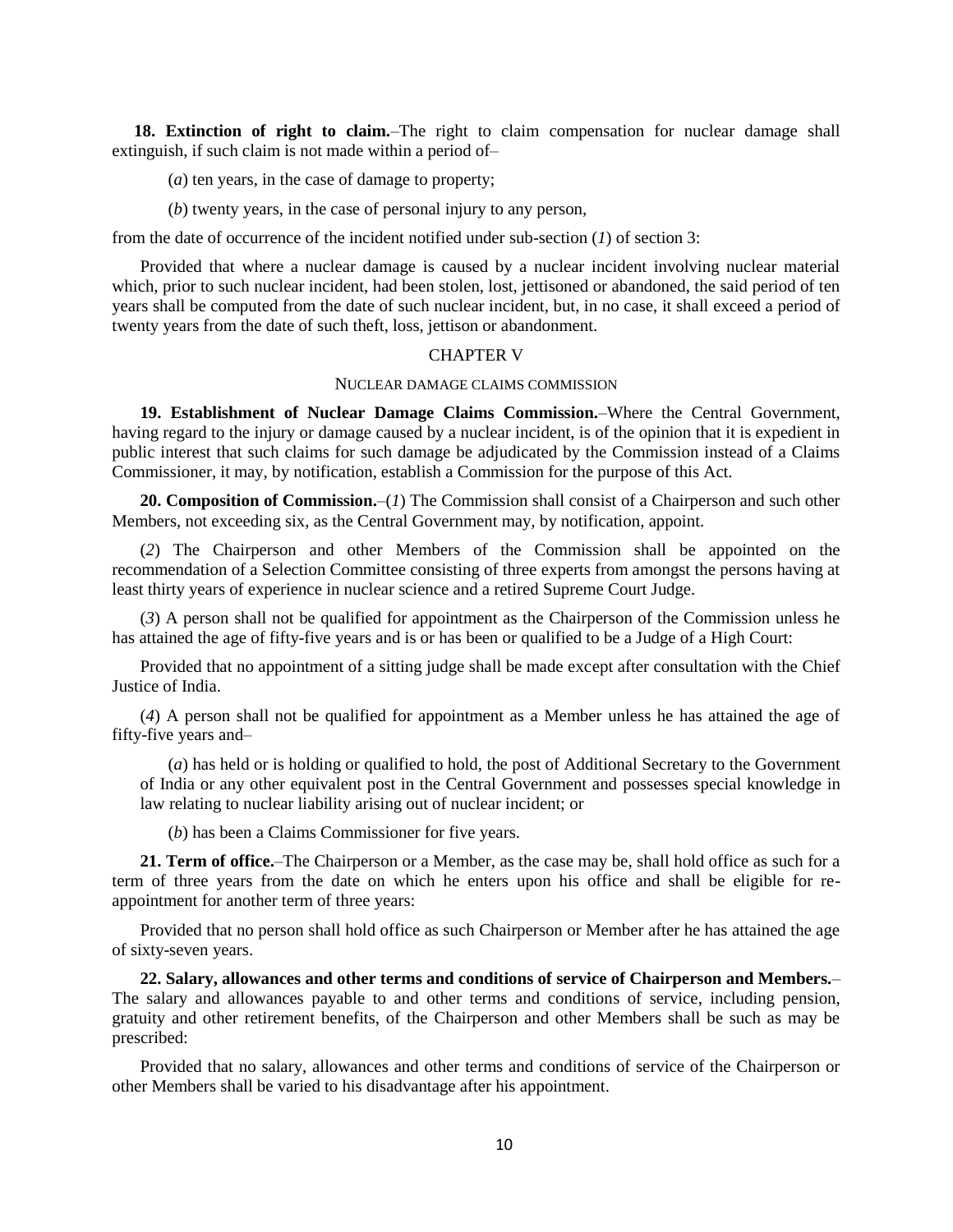**23. Filling up of vacancies.**–If, for reasons other than temporary absence, any vacancy occurs in the office of the Chairperson or Member, as the case may be, the Central Government shall appoint another person in accordance with the provisions of this Act to fill such vacancy and the proceedings may be continued before the Commission from the stage at which it was, before the vacancy is filled.

**24. Resignation and removal.**–(*1*) The Chairperson or a Member may, by a notice in writing under his hand addressed to the Central Government, resign his office:

Provided that the Chairperson or the Member shall, unless he is permitted by the Central Government to relinquish his office sooner, continue to hold office until the expiry of three months from the date of receipt of such notice or until a person duly appointed as his successor enters upon his office or until the expiry of his term of office, whichever is earlier.

(*2*) The Central Government shall remove from office the Chairperson or a Member who–

(*a*) has been adjudged an insolvent; or

(*b*) has been convicted of an offence which, in the opinion of the Central Government, involves moral turpitude; or

(*c*) has become physically or mentally incapable of acting as a Member; or

(*d*) has acquired such financial or other interest as is likely to affect prejudicially his functions as a Member; or

(*e*) has so abused his position as to render his continuance in office detrimental to the public interest:

Provided that no Member shall be removed under clause (*d*) or clause (*e*) unless he has been given an opportunity of being heard in the matter.

**25. Chairperson or Member deemed to retire from service.**–A person who, immediately before the date of assuming office as a Chairperson or a Member, was in service of the Government, shall be deemed to have retired from service on the date on which he enters upon office as such, but his subsequent service as the Chairperson or a Member shall be reckoned as continuing approved service counting for pension in service to which he belonged.

**26. Suspension of pension.**–If a person who, immediately before the date of assuming office as the Chairperson or a Member was in receipt of or being eligible so to do, has opted to draw, a pension, other than a disability or wound pension, in respect of any previous service under the Central Government, his salary in respect of service as the Chairperson or a Member shall be reduced–

(*a*) by the amount of that pension; and

(*b*) if he had, before assuming office, received, in lieu of a portion of the pension due to him in respect of such previous service, the commuted value thereof, by the amount of that portion of the pension.

**27. Prohibition of acting as arbitrator.**–No person shall, while holding office as a Chairperson or a Member, act as an arbitrator in any matter.

**28. Prohibition of practice**.–On ceasing to hold office, the Chairperson or a Member shall not appear, act or plead before the Commission.

**29. Powers of Chairperson.**–The Chairperson shall have the power of superintendence in the general administration of the Commission and exercise such powers as may be prescribed.

**30. Officers and other employees of Commission.**–(*1*) The Central Government shall provide the Commission with such officers and other employees as it may deem fit.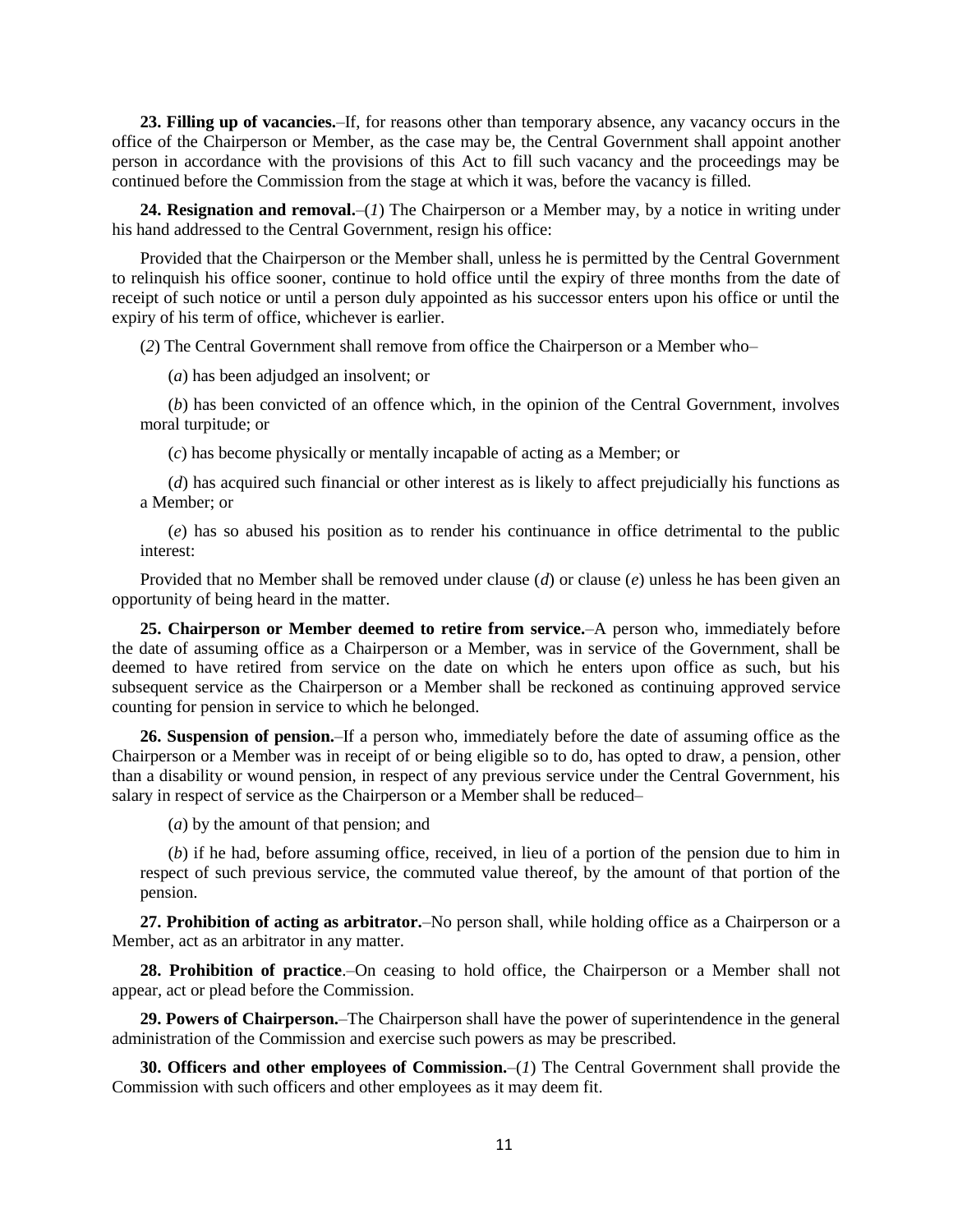(*2*) The salary and allowances payable to and the terms and other conditions of service of officers and other employees of the Commission shall be such as may be prescribed.

**31. Application for compensation before Commission.**–(*1*) Every application for compensation before the Commission for nuclear damage shall be made in such form, containing such particulars and accompanied by such documents, as may be prescribed.

(*2*) Subject to the provisions of section 18, every application under sub-section (*1*) shall be made within a period of three years from the date of knowledge of nuclear damage by the person suffering such damage.

**32. Adjudication procedure and powers of Commission.**–(*1*) The Commission shall have original jurisdiction to adjudicate upon every application for compensation filed before it under sub-section (*1*) of section 31 or transferred to it under section 33, as the case may be.

(*2*) Upon transfer of cases to the Commission under section 33, the Commission shall hear such applications from the stage at which it was before such transfer.

(*3*) The Chairperson may constitute benches comprising of not more than three Members of the Commission for the purpose of hearing of claims and any decision thereon shall be rendered by a majority of the Members hearing such claims.

(*4*) The Commission shall not be bound by the procedure laid down in the Code of Civil Procedure, 1908 (5 of 1908) but shall be guided by the principles of natural justice and subject to the other provisions of this Act and of any rules made thereunder, the Commission shall have the power to regulate its own procedure including the places and the times at which it shall have its sittings.

(*5*) The Commission shall have, for the purposes of discharging its functions under this Act, the same powers as are vested in a civil court under the Code of Civil Procedure, 1908, (5 of 1908) while trying a suit, in respect of the following matters, namely:–

(*a*) summoning and enforcing the attendance of any person and examining him on oath;

(*b*) the discovery and production of documents;

(*c*) receiving evidence on affidavits;

(*d*) requisitioning any public record or copies thereof from any court or office;

(*e*) issuing of commission for the examination of any witness;

(*f*) any other matter which may be prescribed.

(*6*) The Commission shall, after giving notice of application to the operator and after affording an opportunity of being heard to the parties, dispose of such application within a period of three months from the date of such receipt and make an award accordingly.

(*7*) While making an award under this section, the Commission shall not take into consideration any benefit, reimbursement or amount received by the applicant in pursuance of any contract of insurance or otherwise.

(*8*) Where an operator is likely to remove or dispose of his property with the object of evading payment by him of the amount of the award, the Commission may, in accordance with the provisions of rules 1 to 4 of Order XXXIX of the First Schedule to the Code of Civil Procedure, 1908 (5 of 1908), grant a temporary injunction to restrain such act.

(*9*) The Commission shall arrange to deliver copies of the award to the parties concerned within a period of fifteen days from the date of such award.

(*10*) Every award made under sub-section (*6*) shall be final.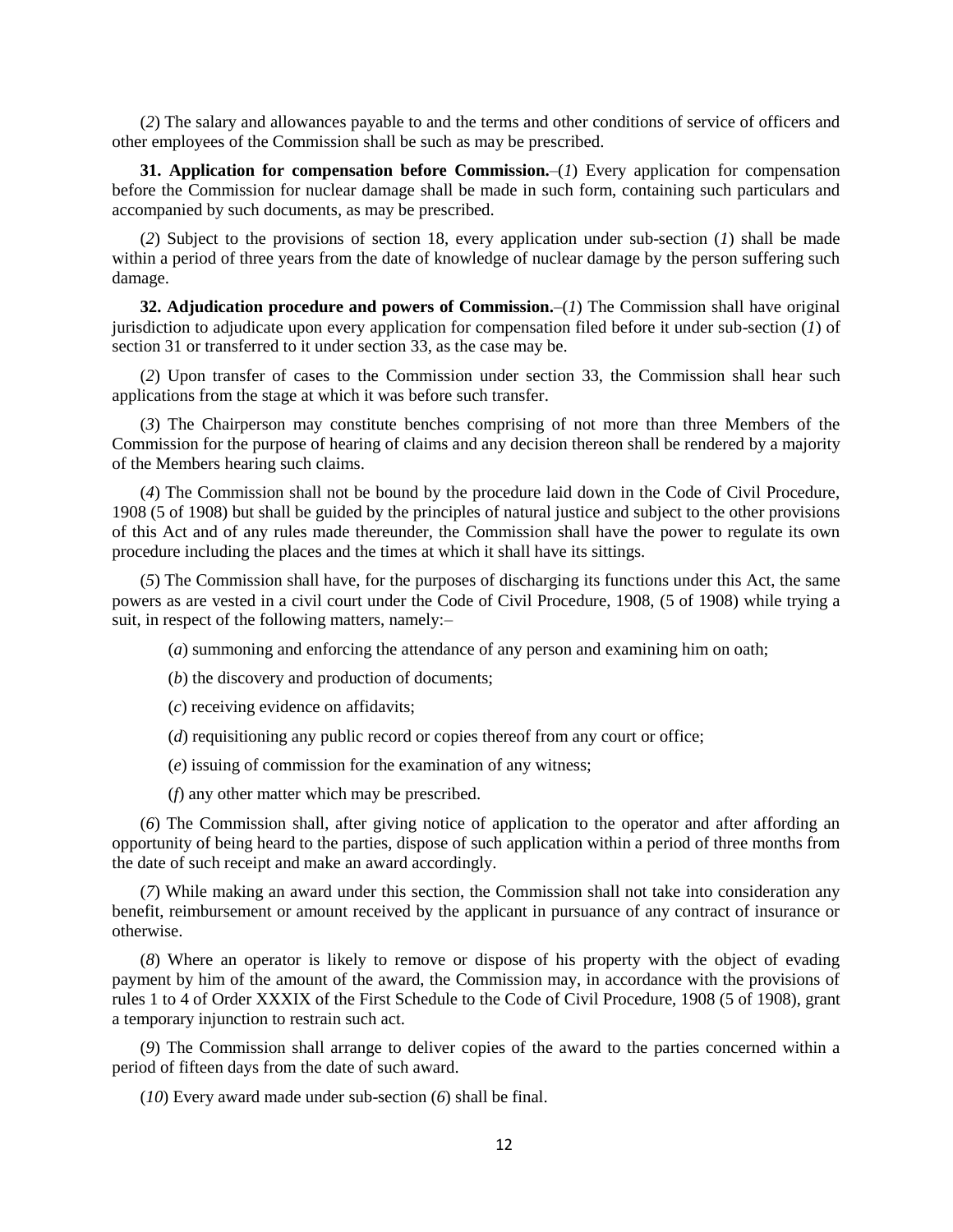**33. Transfer of pending cases to Commission.**–Every application for compensation pending before the Claims Commissioner immediately before the date of establishment of the Commission under section 19 shall stand transferred on that date to the Commission.

**34. Proceedings before Claims Commissioner or Commission to be judicial proceedings.**–Every proceeding before the Claims Commissioner or the Commission under this Act shall be deemed to be judicial proceeding within the meaning of sections 193, 219 and 228 of, and for the purposes of section 196 of, the Indian Penal Code (45 of 1860).

**35. Exclusion of jurisdiction of civil courts.**–Save as otherwise provided in section 46, no civil court (except the Supreme Court and a High Court exercising jurisdiction under articles 226 and 227 of the Constitution) shall have jurisdiction to entertain any suit or proceedings in respect of any matter which the Claims Commissioner or the Commission, as the case may be, is empowered to adjudicate under this Act and no injunction shall be granted by any court or other authority in respect of any action taken or to be taken in pursuance of any power conferred by or under this Act.

**36. Enforcement of awards.**–(*1*) When an award is made under sub-section (*1*) of section 16 or under sub-section (*6*) of section 32,–

(*a*) the insurer or any person, as the case may be, who under the contract of insurance or financial security under section 8 is required to pay any amount in terms of such award and to the extent of his liability under such contract, shall deposit that amount within such time and in such manner as the Claims Commissioner or the Commission, as the case may be, may direct; and

(*b*) the operator shall, subject to the maximum liability specified under sub-section (*2*) of section 6, deposit the remaining amount by which such award exceeds the amount deposited under clause (*a*).

(*2*) Where any person referred to in sub-section (*1*) fails to deposit the amount of award within the period specified in the award, such amount shall be recoverable from such person as arrears of land revenue.

(*3*) The amount deposited under sub-section (*1*) shall be disbursed to such person as may be specified in the award within a period of fifteen days from the date of such deposit.

**37. Annual report.**–The Commission shall prepare, in such form and at such time in each financial year, as may be prescribed, an annual report giving full account of its activities during that financial year and submit a copy thereof to the Central Government which shall cause the same to be laid before each House of Parliament.

**38. Dissolution of Commission in certain circumstances.**–(*1*) Where the Central Government is satisfied that the purpose for which the Commission established under section 19 has served its purpose, or where the number of cases pending before such Commission is so less that it would not justify the cost of its continued function, or where it considers necessary or expedient so to do, the Central Government may, by notification, dissolve the Commission.

(*2*) With effect from the date of notification of dissolution of Commission under sub-section (*1*),–

(*a*) the proceeding, if any, pending before the Commission as on the date of such notification shall be transferred to the Claims Commissioner to be appointed by the Central Government under sub-section (*2*) of section 9;

(*b*) the Chairperson and all Members of the Commission shall be deemed to have vacated their offices as such and they shall not be entitled to any compensation for premature termination of their office;

(*c*) officers and other employees of the Commission shall be transferred to such other authority or offices of the Central Government, in such manner, as may be prescribed: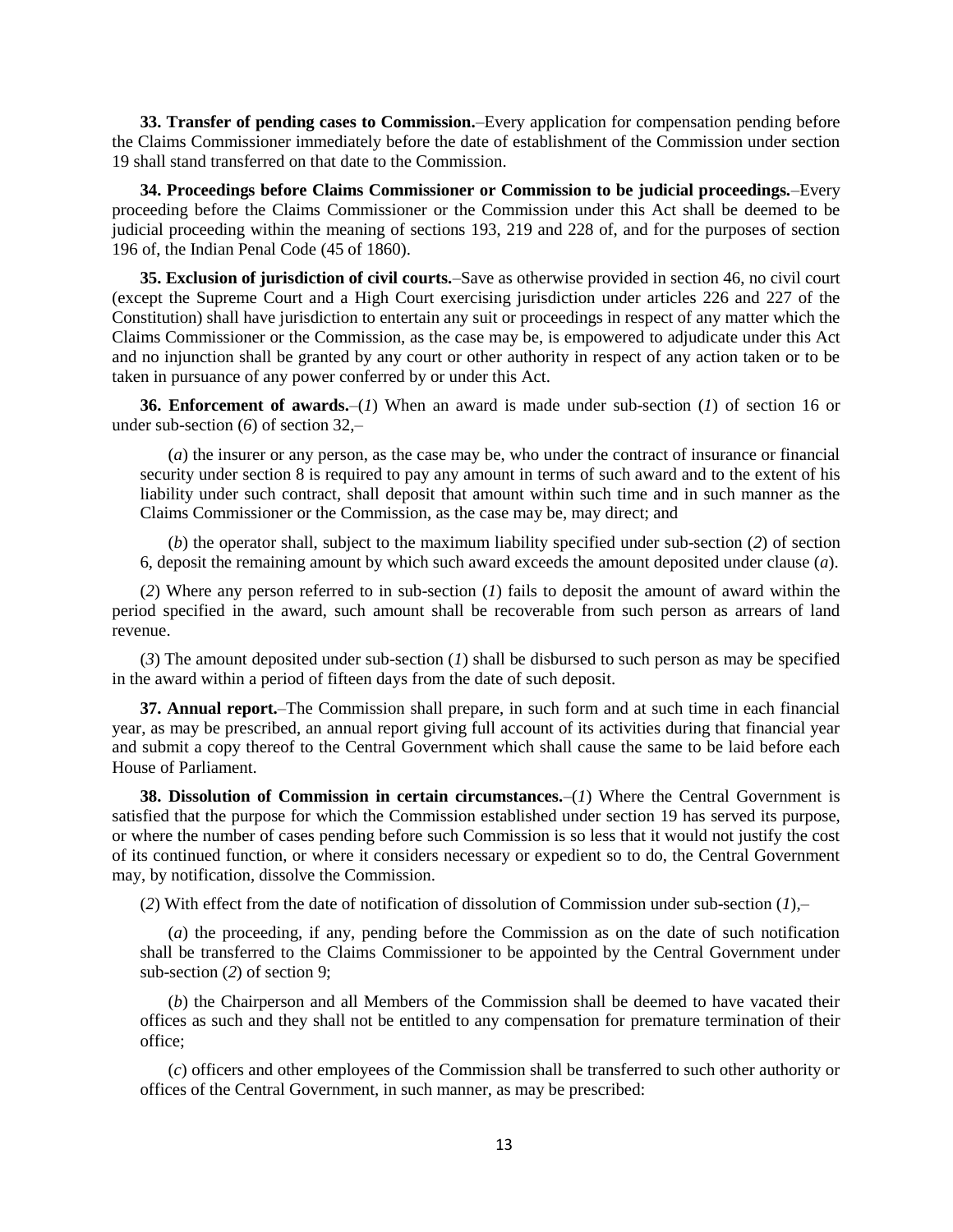Provided that the officers and other employees so transferred, shall be entitled to the same terms and conditions of service as would have been held by them in the Commission:

Provided further that where an officer or an employee of the Commission refuses to join the services in such other authority or office, he shall be deemed to have resigned and shall not be entitled to any compensation for premature termination of contract of service;

(*d*) all assets and liabilities of the Commission shall vest in the Central Government.

(*3*) Notwithstanding the dissolution of the Commission under sub-section (*1*), anything done or any action taken or purported to have been done or taken including any order made or notice issued or any appointment, confirmation or declaration made or any document or instrument executed or any direction given by the Commission before such dissolution, shall be deemed to have been validly done or taken.

(*4*) Nothing in this section shall be construed to prevent the Central Government to establish the Commission subsequent to the dissolution of the Commission in accordance with the provisions of this Act.

### CHAPTER VI

### OFFENCES AND PENALTIES

### **39. Offences and penalties.**–(*1*) Whoever–

(*a*) contravenes any rule made or any direction issued under this Act; or

(*b*) fails to comply with the provisions of section 8; or

(*c*) fails to deposit the amount under section 36,

shall be punishable with imprisonment for a term which may extend to five years or with fine or with both.

(*2*) Whoever fails to comply with any direction issued under section 43 or obstructs any authority or person in the exercise of his powers under this Act shall be punishable with imprisonment for a term which may extend to one year or with fine or with both.

**40. Offences by companies.**–(*1*) Where an offence under this Act has been committed by a company, every person who at the time the offence was committed, was directly in charge of, and was responsible to, the company for the conduct of the business of the company, as well as the company, shall be deemed to be guilty of the offence and shall be liable to be proceeded against and punished accordingly:

Provided that nothing contained in this sub-section shall render any such person liable to any punishment under this Act, if he proves that the offence was committed without his knowledge or that he exercised all due diligence to prevent the commission of such offence.

(*2*) Notwithstanding anything contained in sub-section (*1*), where any offence under this Act has been committed by a company and it is proved that the offence has been committed with the consent or connivance of, or is attributable to any neglect on the part of, any director, manager, secretary or other officer of the company, such director, manager, secretary or other officer shall also be deemed to be guilty of that offence and shall be liable to be proceeded against and punished accordingly.

*Explanation.*–For the purposes of this section,–

- (*a*) "company" means any body corporate and includes a firm or other association of individuals;
- (*b*) "director", in relation to a firm, means a partner in the firm.

**41. Offences by Government Departments.**–Where an offence under this Act has been committed by any Department of the Government, the Head of the Department shall be deemed to be guilty of the offence and shall be liable to be proceeded against and punished accordingly: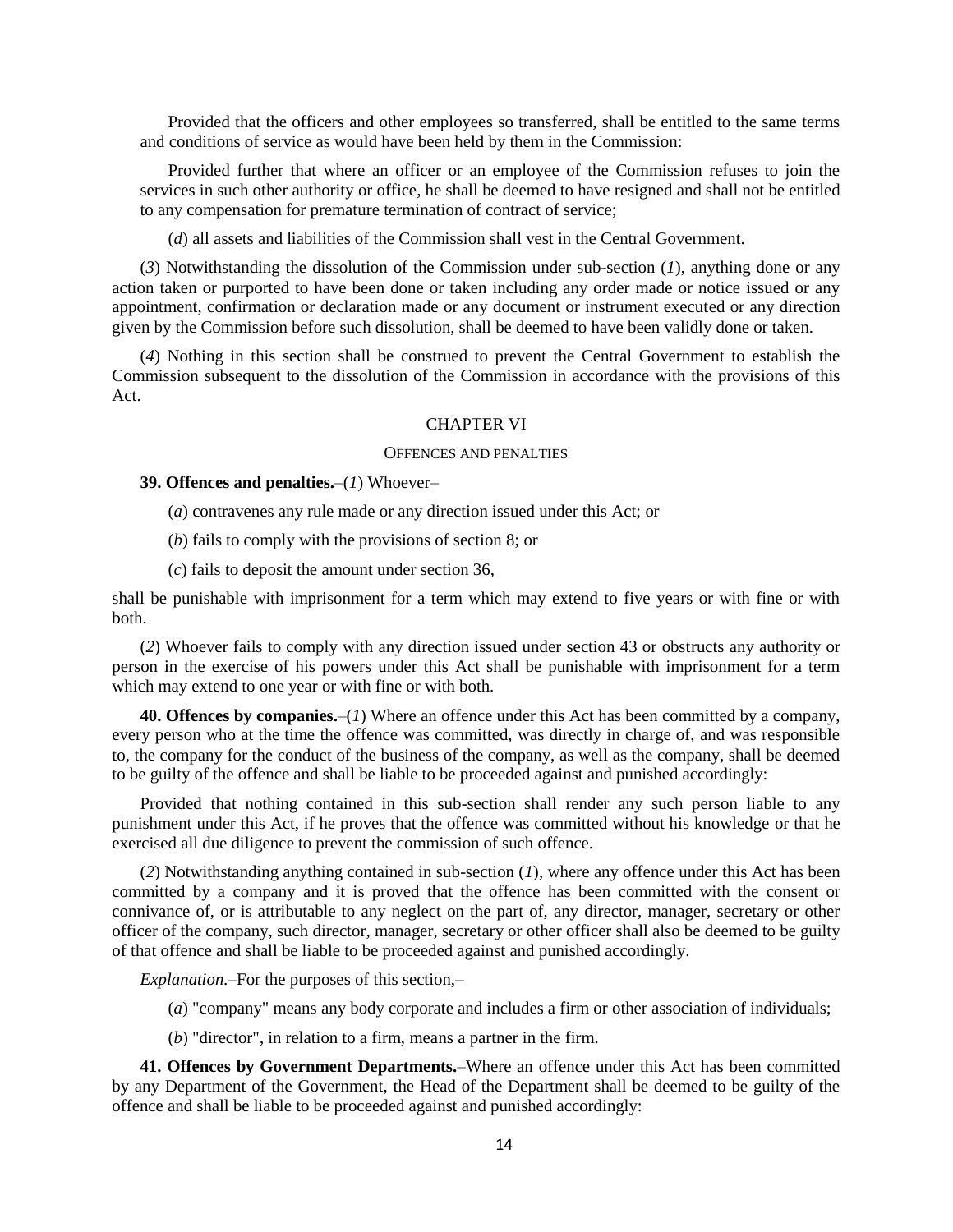Provided that nothing contained in this section shall render such Head of the Department liable to any punishment if he proves that the offence was committed without his knowledge or that he exercised all due diligence to prevent the commission of such offence.

**42. Cognizance of offences.**–No court inferior to that of a Metropolitan Magistrate or a Judicial Magistrate of the first class shall try any offence under this Act:

Provided that cognizance of such offence shall not be taken except on a complaint made by the Central Government or any authority or officer authorised in this behalf by that Government.

# CHAPTER VII

### **MISCELLANEOUS**

**43. Power to give directions.**–The Central Government may, in exercise of its powers and performance of its functions under this Act, issue such directions, as it may deem fit, for the purposes of this Act, to any operator, person, officer, authority or body and such operator, person, officer, authority or body shall be bound to comply with such directions.

**44. Power to call for information.**–The Central Government may call for such information from an operator as it may deem necessary.

**45. Exemption from application of this Act.**–The Central Government may, by notification, exempt any nuclear installation from the application of this Act where, having regard to small quantity of nuclear material, it is of the opinion that the risk involved is insignificant.

**46. Act to be in addition to any other law.**–The provisions of this Act shall be in addition to, and not in derogation of, any other law for the time being in force, and nothing contained herein shall exempt the operator from any proceeding which might, apart from this Act, be instituted against such operator.

**47. Protection of action taken in good faith.**–No suit, prosecution or other legal proceedings shall lie against the Central Government or the person, officer or authority in respect of anything done by it or him in good faith in pursuance of this Act or of any rule or order made, or direction issued, thereunder.

**48. Power to make rules.**–(*1*) The Central Government may, by notification, make rules for carrying out the purposes of this Act.

(*2*) In particular, and without prejudice to the generality of the foregoing powers such rules may provide for –

(*a*) the other financial security and the manner thereof under sub-section (*1*) of section 8;

(*b*) the salary and allowances payable to and the other terms and conditions of service of Claims Commissioner under section 11;

(*c*) the procedure to be followed by Claims Commissioner under sub-section (*1*) of section 12;

(*d*) the person to be associated by Claims Commissioner and the manner thereof, under subsection (*2*) of section 12;

(*e*) the remuneration, fee or allowances of associated person under sub-section (*3*) of section 12;

(*f*) any other matter under clause (*f*) of sub-section (*4*) of section 12;

(*g*) the form of application, the particulars it shall contain and the documents it shall accompany, under sub-section (*1*) of section 15;

(*h*) the salary and allowances payable to and other terms and conditions of service of Chairperson and other Members, under section 22;

(*i*) the powers of Chairperson under section 29;